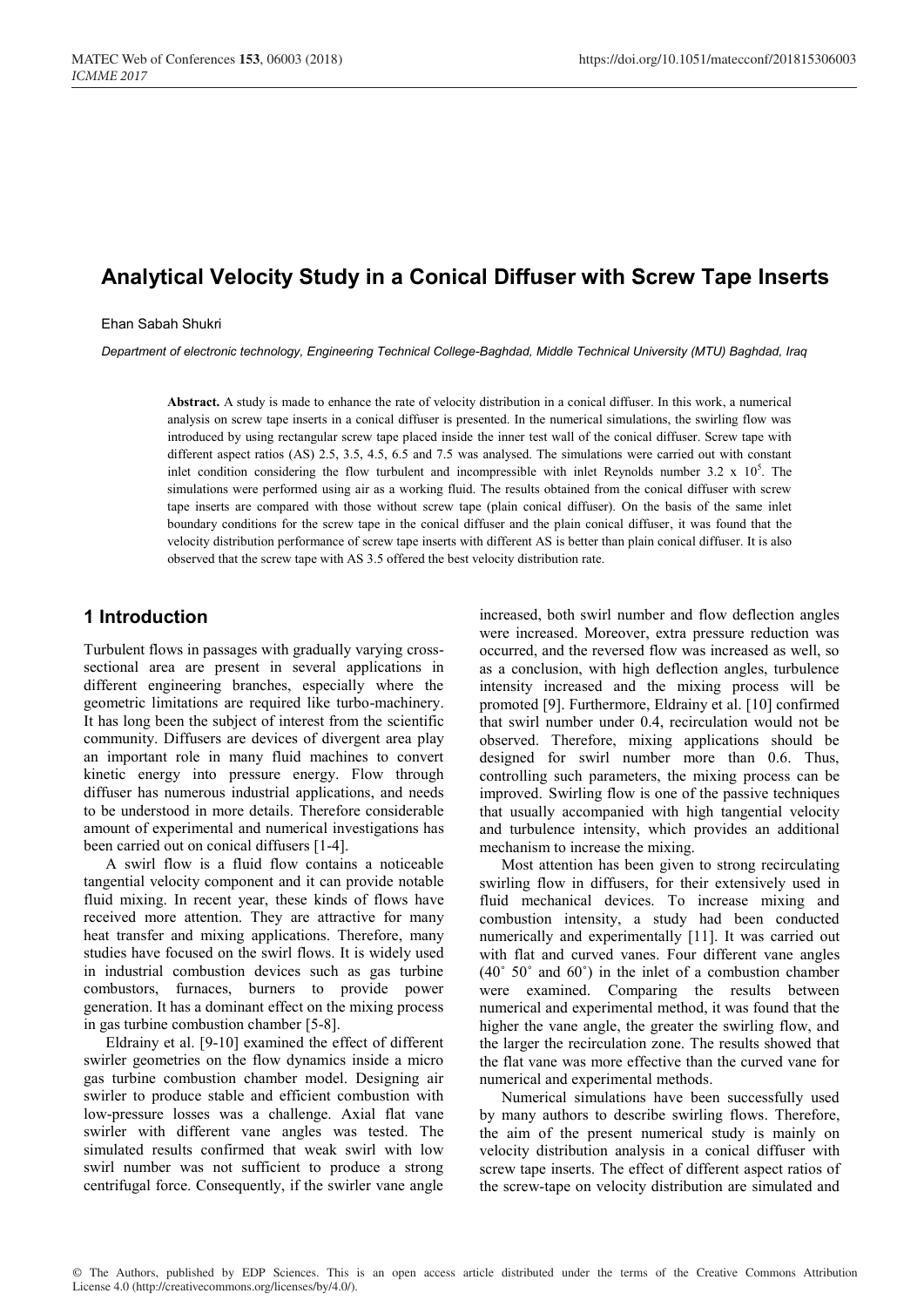analyzed by means of CFD software. All of the simulations are achieved at the same inlet conditions with Reynolds number (Re =  $3.2 \times 10^5$ ). Results for the velocity distributions along the conical diffuser are compared with those of the plain conical diffuser.

#### **2 Geometrical models**

Numerical calculations were carried out for the conical diffuser fitted with screw tape inserts. Model geometries presented in Figure 1 and Table 1.



**Figure 1.** Diffuser and Screw tape geometries.

**Table 1**. Simulated model geometries.

| <b>Model geometries</b> | Values, m                        |
|-------------------------|----------------------------------|
| Inlet diameter $(D_i)$  | 0.048                            |
| Outlet diameter $(D_0)$ | 0.145                            |
| Diffuser length (L)     | 0.14                             |
| Screw tape width (t)    | 0.002                            |
| Screw tape height (H)   | $0.005, 0.007, 0.009, 0.011$ and |
|                         | 0.013                            |

#### **2.1 Boundary layer**

The simulations were analysed with air as the working fluid. Assumptions were made to model the velocity profile in a conical diffuser fitted with a screw tape. The main assumptions are:

- 1. The flow in the conical diffuser fitted with screw tape is turbulent and incompressible.
- 2. The flow is steady.<br>3. Inlet Revnolds num
- 3. Inlet Reynolds number is  $(Re = 3.2 \times 10^5)$  based on the hydraulic diameter of the conical diffuser  $(D<sub>b</sub>)$  which is the inlet diameter of the diffuser (Di).
- 4. The physical properties of the fluid at the conical diffuser inlet are constant.

It is set that the physical properties of the working fluid (air) have been considered as the density (1.225 kg/m<sup>3</sup>) and the dynamic viscosity (1.7894e – 05 kg/m.s). The static pressure at the outlet is set as zero.

### **3 Numerical models**

In the present study, numerical investigation was carried out with a screw tape inserts in a conical diffuser. The commercial software ANSYS FLUENT 16.1 was chosen as the CFD tool for this work. The standard *k-ε* model was applied as a turbulence model. The turbulence kinetic energy  $k$  and its rate of dissipation  $\varepsilon$  calculations followed literature reference. Standard *k–ε* turbulence model was allowed to predict the heat transfer and fluid flow characteristics. This turbulence model has been successfully applied to flows with engineering applications including internal flows [12]. The turbulence kinetic energy *k* and its rate of dissipation *ε* was obtained from the following transport equations [13],

$$
K = 3/2 (VI)^{2}
$$
 (1)

$$
I = 0.16 \ (Re)^{-1/8} \tag{2}
$$

$$
\varepsilon = (C\mu^{3/4}, K^{3/2}) l^{-1}
$$
 (3)

$$
l = 0.07L \tag{4}
$$

where, *V* is the inlet velocity magnitude, *I* is the initial turbulence intensity, Re Reynolds number, *Cµ* is a *k*-ε model parameter whose value is typically given as 0.09, *l* is the turbulence length scale and *L* is a characteristic length. For this study, *L* is considered as the hydraulic diameter.

In this numerical study, the finite volume method has been used to discretize the partial differential equations of the model. The unstructured tetrahedral meshes are generated as shown in Figure 2.



**Figure 2.** Model mesh generation.

### **4 Results and discussion**

Velocity distribution is numerically investigated for a conical diffuser fitted with screw tape inserts to study flow velocity profile.

#### **4.1 Effect of the screw tape inserts with different aspect ratios (AS)**

In the present study, numerical results are analysed and discussed for different aspect ratios AS (2.5, 3.5, 4.5, 5.5, 6.5 and 7.5) in a conical diffuser fitted with screw tape inserts. They are represented by the Figures 3-8. These Figures visualized the performance of the screw tape on the axial velocity distribution. Figure 9 shows the velocity distribution in a conical diffuser without screw tape (plain conical diffuser).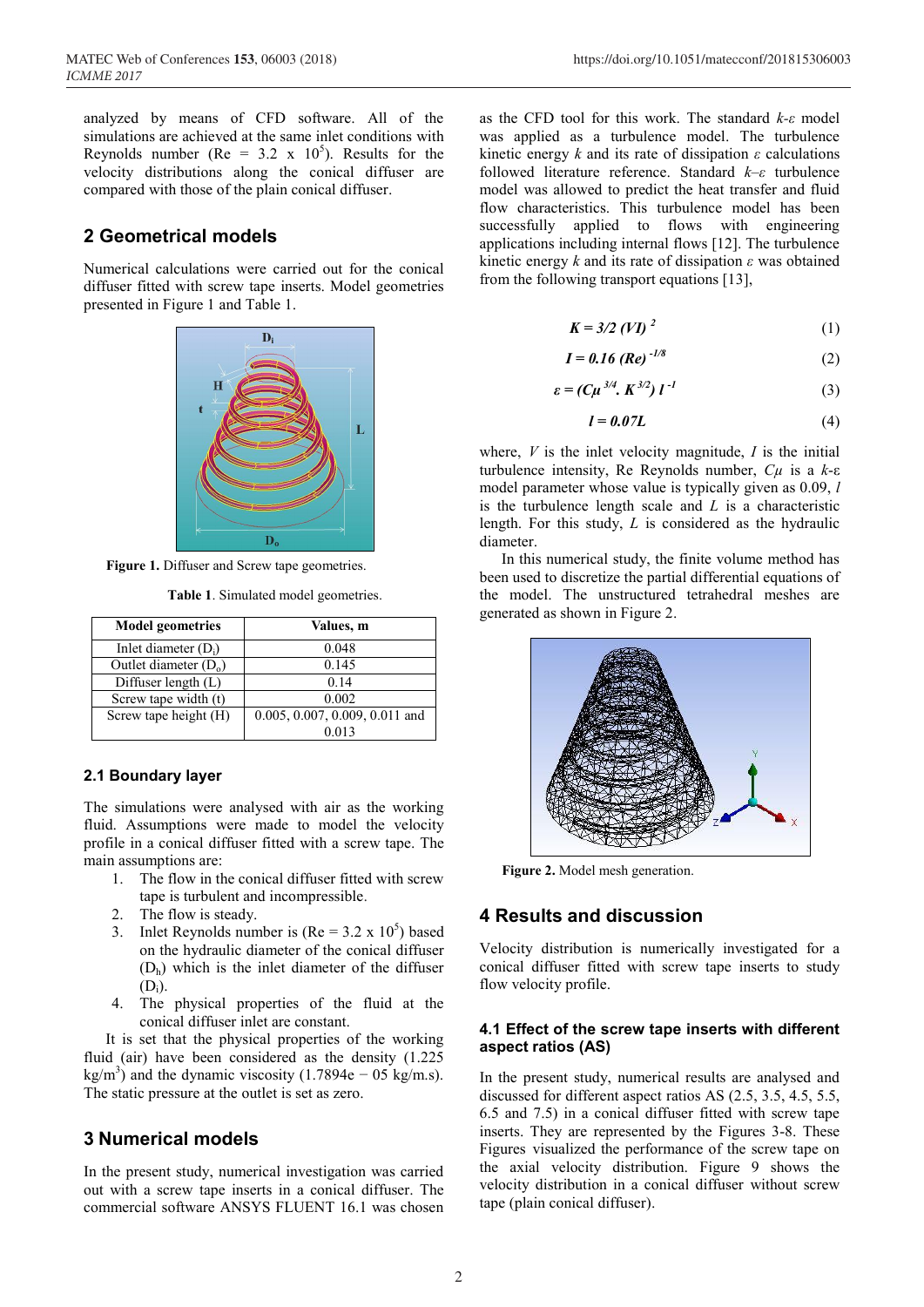

**Figure 3.** Velocity distribution with aspect ratio 2.5.



**Figure 4.** Velocity distribution with aspect ratio 3.5.



**Figure 5.** Velocity distribution with aspect ratio 4.5.



**Figure 6.** Velocity distribution with aspect ratio 5.5.



**Figure 7.** Velocity distribution with aspect ratio 6.5.



**Figure 8.** Velocity distribution with aspect ratio 7.5.



**Figure 9.** Velocity distribution in a plain conical diffuser.

Figure 3 shows velocity distribution for aspect ratio 2.5. It is found that with the existence of the screw tape, the flow velocity is started to distribute in a helical motion and this due to the increase of the turbulence that will be induced by the screw tape inserts.

Velocity distribution for aspect ratio 3.5 is illustrated in Figure 4. It can be seen that the phenomenon appears to be similar to the previous Figure but with a better effect.

Figures 5-6 present the effect of aspect ratios (4.5 and 5.5). On comparing these aspect ratios, it has been observed that velocity distribution performance is less than the previous aspect ratios (2.5 and 3.5).

Moreover, the velocity distribution for aspect ratios (6.5 and 7.5) is shown in Figures 7-8. In these Figures, it is clear that the velocity will distribute in the radial direction and the flow direction. For comparison purposes, the velocity distribution was simulated in a plain conical diffuser as shown in Figure 9.

It is found that the velocity distribution rate with the aspect ratio 3.5 is higher than those from other ratios (2.5, 4.5, 5.5, 6.5 and 7.5) and this means that the turbulent intensity obtained from the screw tape aspect ratio 3.5 is higher than the other tested aspect ratios.

Furthermore, the simulated results of the velocity distribution of screw tapes inserts for the tested aspect ratios are compared with simulated data for a plain conical diffuser. It is found that the screw tape inserts offered an additional velocity distribution enhancement with more helical motions and recirculation.

The variation of the velocity distribution with the flow direction for different screw tape aspect ratios AS (2.5, 3.5, 4.5, 5.5, 6.5 and 7.5) in a conical diffuser and a plain conical diffuser is displayed in Figure 10. The velocity distribution for these inserts was enhanced compared to the plain conical diffuser. Highest velocity